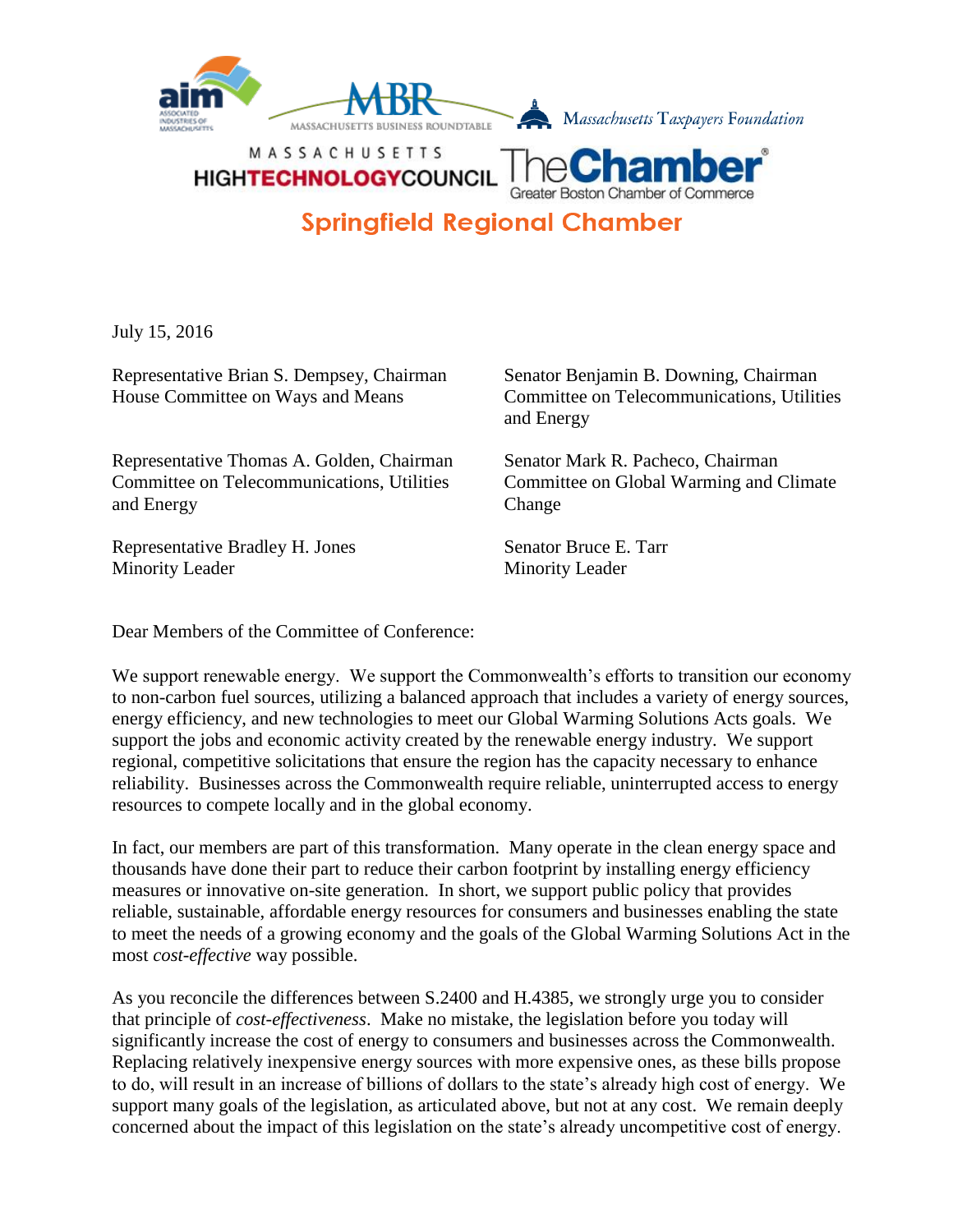According to the United States Department of Energy, in April of this year, Massachusetts had the second highest electricity rate in the continental U.S. in all sectors – residential, commercial and industrial. For employers, this disparity factors into decisions about hiring, location and expansion and is causing job losses in industries where electricity is a significant cost. For residents, particularly low income residents, this presents greater challenges. The high cost of energy in Massachusetts places the state at a competitive disadvantage, and we strongly believe that public policy solutions must prioritize steps that improve the competitiveness of the region's energy costs and must balance costs to ratepayers with environmental goals to promote economic growth and sustainability while, at the same time, meeting Global Warming Solutions Act targets.

The Conference Committee has multiple opportunities to mitigate the cost impacts of this legislation, and strongly urge your consideration on the following items:

- 1. Procurement of clean energy resources. The amount of energy to be procured through this legislation is enormous and will result in anywhere from 30% (H.4385) to 40% (S.2400) of the state's power needs committed under long-term contracts. This will be tremendously expensive. As you reconcile the final amounts to be procured, we strongly urge you to be mindful of the cost implications of your decisions, the significant impact on ratepayers, and the dramatic hit to the state's competitiveness and to make your decisions accordingly.
- 2. Natural Gas Capacity. As previously stated, a balanced public policy approach to meet the Global Warming Solutions Act targets in 2020 and 2050 and promote long term economic development must include: growth in renewable energy sources; increased supply of natural gas; continued focus on energy efficiency; and promoting new innovative technology. The region must have adequate capacity to access competitively priced energy resources – including *both* natural gas and clean, cost-effective renewable sources of energy – to control costs and enhance reliability. Natural gas is a reliable source of energy and while it is not carbon free, it is much cleaner than oil or coal which, ironically, is burned when there is not enough gas in the region. It is also significantly cheaper than the renewable sources contemplated in this legislation and serves as an offset to the cost increases to consumers. Eliminating natural gas from the equation threatens reliability and increases costs and we strongly urge the conference committee to reject Section 30 of S.2400.
- 3. Renewable Portfolio Standard (RPS). S.2400 proposes to double the RPS. We believe this is unnecessary, threatens reliability and is extremely expensive. Both the House and Senate bills allow RPS and non-RPS sources of energy to compete. Raising the RPS will disadvantage non-RPS sources even though they are equally carbon-free. And since many RPS sources are intermittent, increasing this requirement will result in reliability issues and raise costs for consumers. We urge the conference committee to reject Section 16 of S.2400.
- 4. Flexibility in Contracting Language. The current three-state RFP for clean energy has the potential to yield significant results for the region. The bidding was robust and the results should be available soon. The proposals received and being evaluated could provide innovative, cost-effective solutions to the region's energy mix and there should be no question that these proposals, including potential alternative contracting methods as allowed in H.4385, should be eligible to be applied to the requirements of this bill. In addition, the broader definition of "clean energy generation" in the Senate bill includes